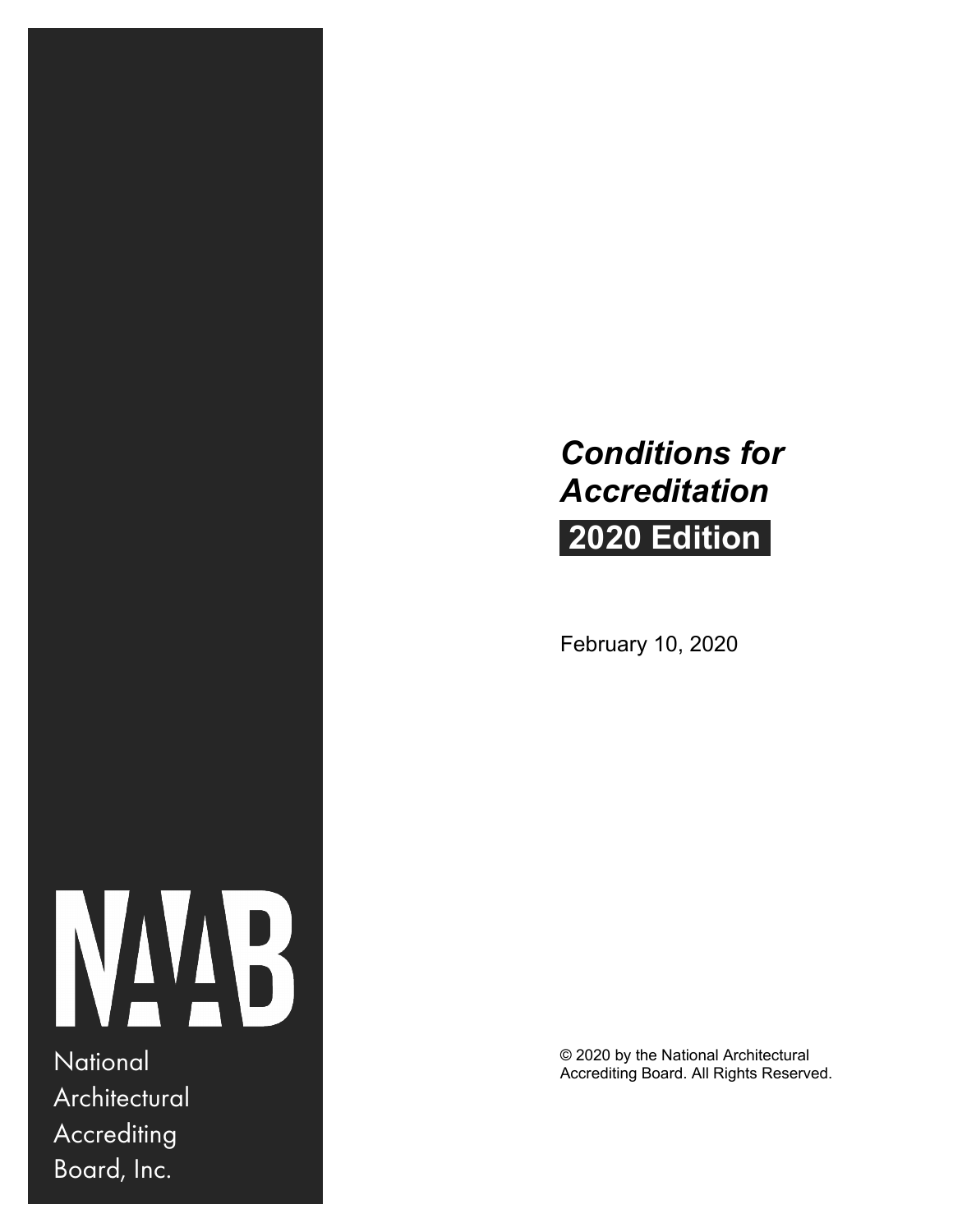# **Contents**

| 1            |                                                      |                                                                                              |  |
|--------------|------------------------------------------------------|----------------------------------------------------------------------------------------------|--|
| $\mathbf{2}$ |                                                      |                                                                                              |  |
| 3            |                                                      |                                                                                              |  |
|              | 3.1                                                  |                                                                                              |  |
|              |                                                      | <b>PC.1</b><br>PC.2<br>PC.3<br>PC.4<br><b>PC.5</b><br>PC.6<br>PC.7<br>PC.8                   |  |
|              | 3.2                                                  |                                                                                              |  |
|              |                                                      | SC.1<br>SC.2<br>SC.3<br>SC.4<br>SC <sub>.5</sub><br>SC.6                                     |  |
| 4            |                                                      |                                                                                              |  |
|              | 4.1<br>4.2<br>4.3                                    |                                                                                              |  |
| 5            |                                                      |                                                                                              |  |
|              | 5.1<br>5.2<br>5.3<br>5.4<br>5.5<br>5.6<br>5.7<br>5.8 |                                                                                              |  |
| 6            |                                                      |                                                                                              |  |
|              | 6.1<br>6.2<br>6.3<br>6.4<br>6.5<br>6.6               |                                                                                              |  |
|              |                                                      | Appendix 1. Statement on Changes to the NAAB Conditions and Procedures for Accreditation  11 |  |
|              |                                                      |                                                                                              |  |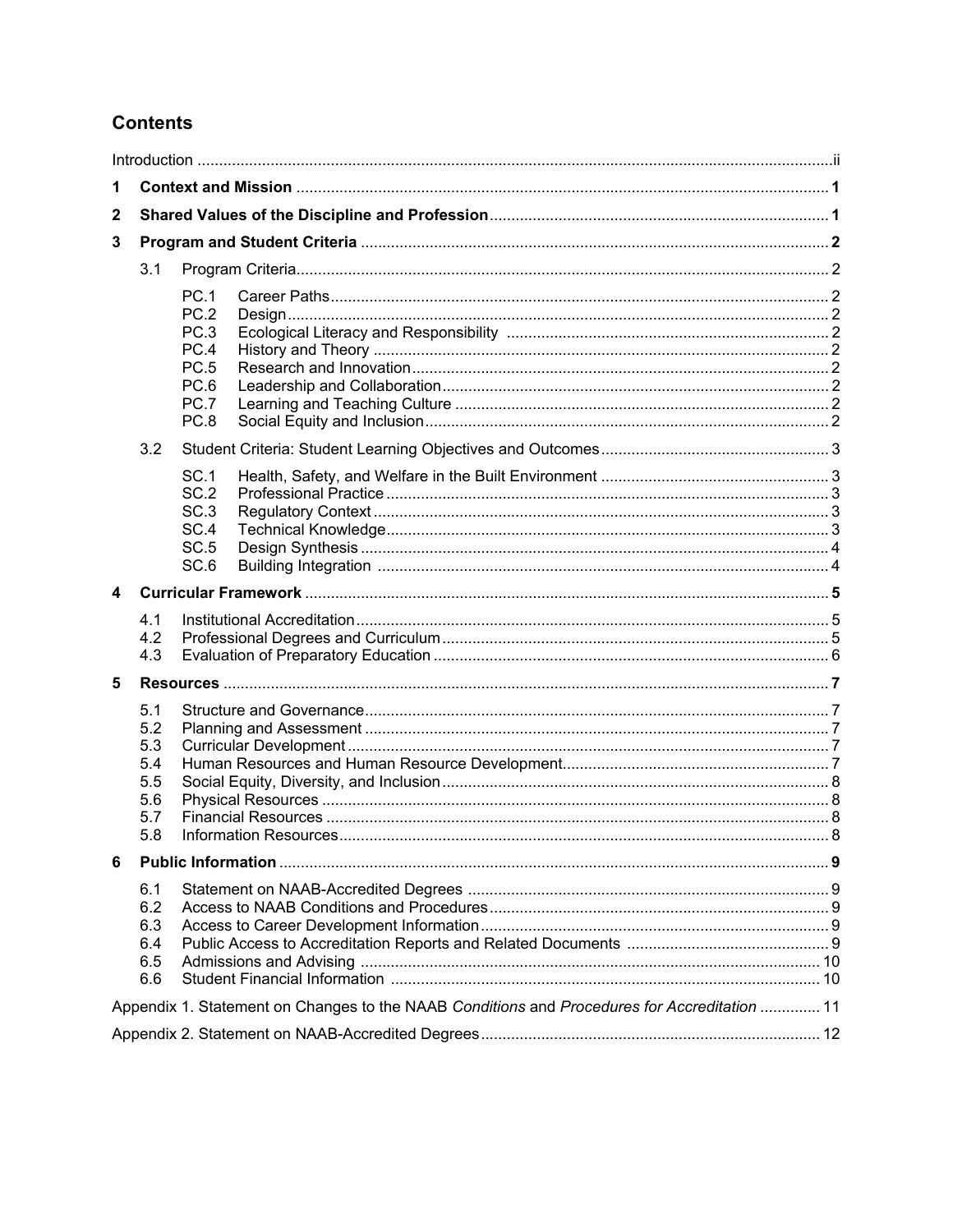# **Introduction**

Accreditation in architecture is a voluntary quality-assurance process by which services and operations are evaluated by a third party against a set of standards established by the third party, with input and collaboration from peers in the field. Accreditation is evidence that a collegiate architecture program has met standards essential to produce graduates who have a solid educational foundation and are capable of leading the way in innovation, emerging technologies, and in anticipating the health, safety, and welfare needs of the public.

Since1975, the National Architectural Accrediting Board (NAAB) has accredited professional degree programs rather than schools or universities, and it only accredits first professional architecture degree programs. As such, the NAAB does not accredit pre-professional degrees or other preparatory education that may serve as a prerequisite for admission to a professional architecture degree program.

The NAAB is the only agency recognized by registration boards in U. S. jurisdictions to accredit professional degree programs in architecture. Because most registration boards require an applicant for licensure to hold a NAAB-accredited degree, obtaining such a degree is an essential part of gaining access to the licensed practice of architecture.

The NAAB requires a self-assessment by the accredited-degree program and an evaluation of that assessment by the NAAB, along with a site visit by a NAAB team of trained volunteers who report their observations. The NAAB Board of Directors makes the decision regarding the term of accreditation.

While the NAAB stipulates the conditions and accreditation criteria that must be met, it specifies neither the education format nor the type of work that may serve as evidence of having met these criteria. The NAAB encourages programs to develop unique learning and teaching strategies as well as innovative methods and materials to satisfy these criteria, provided the program has a formal evaluation process for assessing student achievement and documenting the results. Specific areas and levels of excellence will vary among accredited degree programs as will approaches to meeting the conditions and reporting requirements. Regardless, academic units must demonstrate control over the accredited program(s) to ensure compliance with all accreditation criteria and policies. Positive aspects of a degree program in one area cannot override deficiencies in another.

In preparing for this edition of the *Conditions* and *Procedures*, the NAAB initiated a two-year dialogue with the collateral organizations to advance an accreditation process that ensures minimum competency of graduates based on the following goals:

- Promote excellence and innovation in architecture education
- Allow program flexibility that adapts to a dynamic context
- Encourage distinctiveness among programs
- Support equity, diversity, and inclusion in architecture education and the profession
- Increase access to the profession of architecture
- Stimulate the generation of new knowledge
- Protect the public interest

The two major accreditation documents are the NAAB *Conditions for Accreditation* and the NAAB *Procedures for Accreditation.* The *Conditions for Accreditation* define the standards that professional degree programs in architecture are expected to meet. The NAAB *Procedures for Accreditation* outline the procedures that programs and visiting teams must follow in order to ensure a uniform accrediting process. The *Conditions for Accreditation, 2020 Edition* apply to all programs seeking candidacy, continuation of candidacy, initial accreditation, or continued accreditation whose visits occur after January 1, 2022. Schools whose visits are in 2021 have the option to use the *2020 Conditions* or the *2014 Conditions*. Programs using the *2020 Conditions* must follow the *2020 Procedures*, while programs that select the option of using the *2014 Conditions* must use the *2015 Procedures*.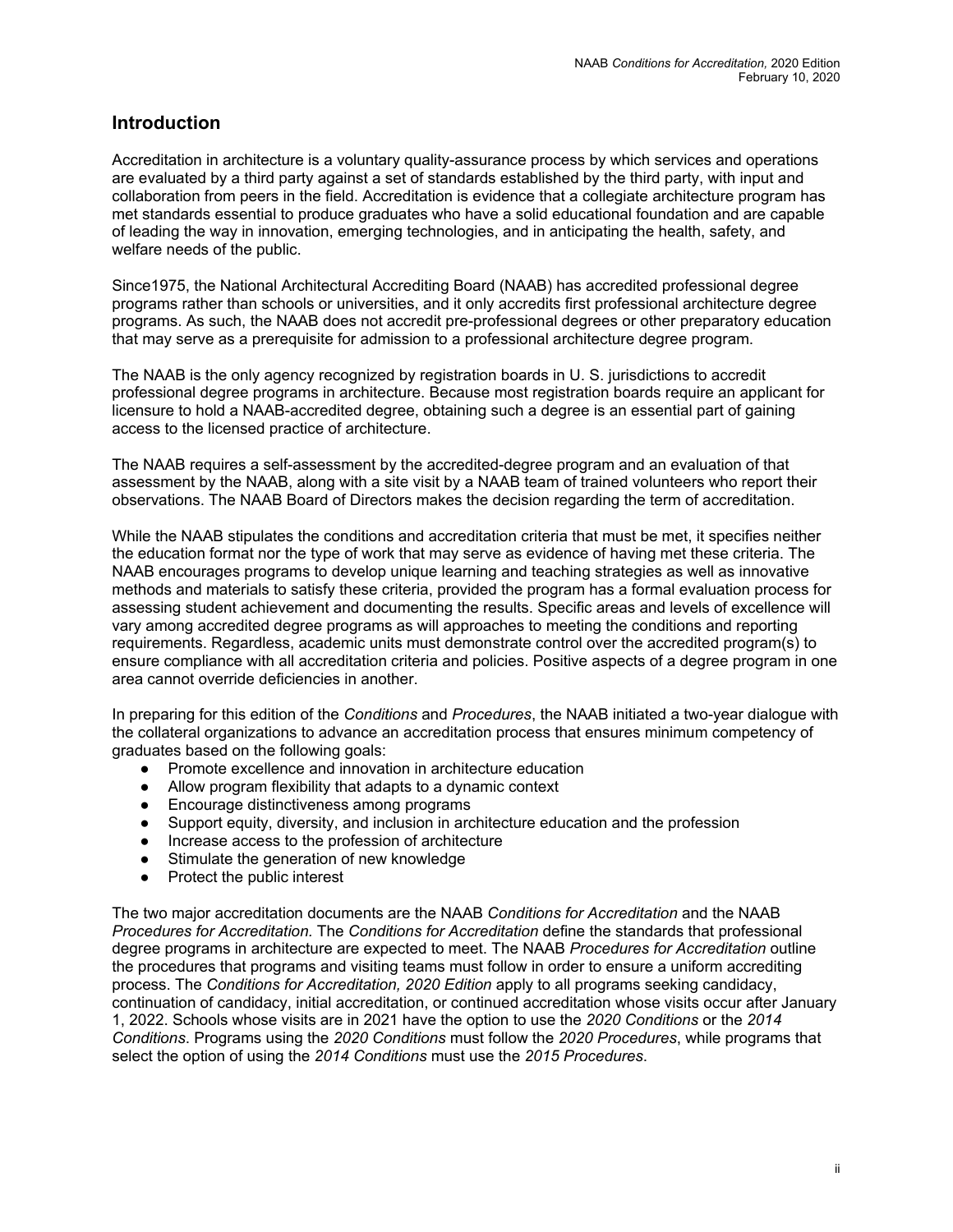# **1—Context and Mission**

To help the NAAB and the visiting team understand the specific circumstances of the school, the program must describe the following:

- The institutional context and geographic setting (public or private, urban or rural, size, etc.), and how the program's mission and culture influence its architecture pedagogy and impact its development. Programs that exist within a larger educational institution must also describe the mission of the college or university and how that shapes or influences the program.
- The program's role in and relationship to its academic context and university community. including how the program benefits–and benefits from–its institutional setting and how the program as a unit and/or its individual faculty members participate in university-wide initiatives and the university's academic plan. Also describe how the program, as a unit, develops multidisciplinary relationships and leverages unique opportunities in the institution and the community.
- The ways in which the program encourages students and faculty to learn both inside and outside the classroom through individual and collective opportunities (e.g., field trips, participation in professional societies and organizations, honor societies, and other program-specific or campuswide and community-wide activities).

### **2—Shared Values of the Discipline and Profession**

The program must report on how it responds to the following values, all of which affect the education and development of architects. The response to each value must also identify how the program will continue to address these values as part of its long-range planning. These values are foundational, not exhaustive.

**Design:** Architects design better, safer, more equitable, resilient, and sustainable built environments**.**  Design thinking and integrated design solutions are hallmarks of architecture education, the discipline, and the profession.

**Environmental Stewardship and Professional Responsibility:** Architects are responsible for the impact of their work on the natural world and on public health, safety, and welfare. As professionals and designers of the built environment, we embrace these responsibilities and act ethically to accomplish them.

**Equity, Diversity, and Inclusion:** Architects commit to equity and inclusion in the environments we design, the policies we adopt, the words we speak, the actions we take, and the respectful learning, teaching, and working environments we create. Architects seek fairness, diversity, and social justice in the profession and in society and support a range of pathways for students seeking access to an architecture education.

**Knowledge and Innovation:** Architects create and disseminate knowledge focused on design and the built environment in response to ever-changing conditions. New knowledge advances architecture as a cultural force, drives innovation, and prompts the continuous improvement of the discipline.

**Leadership, Collaboration, and Community Engagement:** Architects practice design as a collaborative, inclusive, creative, and empathetic enterprise with other disciplines, the communities we serve, and the clients for whom we work.

**Lifelong Learning:** Architects value educational breadth and depth, including a thorough understanding of the discipline's body of knowledge, histories and theories, and architecture's role in cultural, social, environmental, economic, and built contexts. The practice of architecture demands lifelong learning, which is a shared responsibility between academic and practice settings.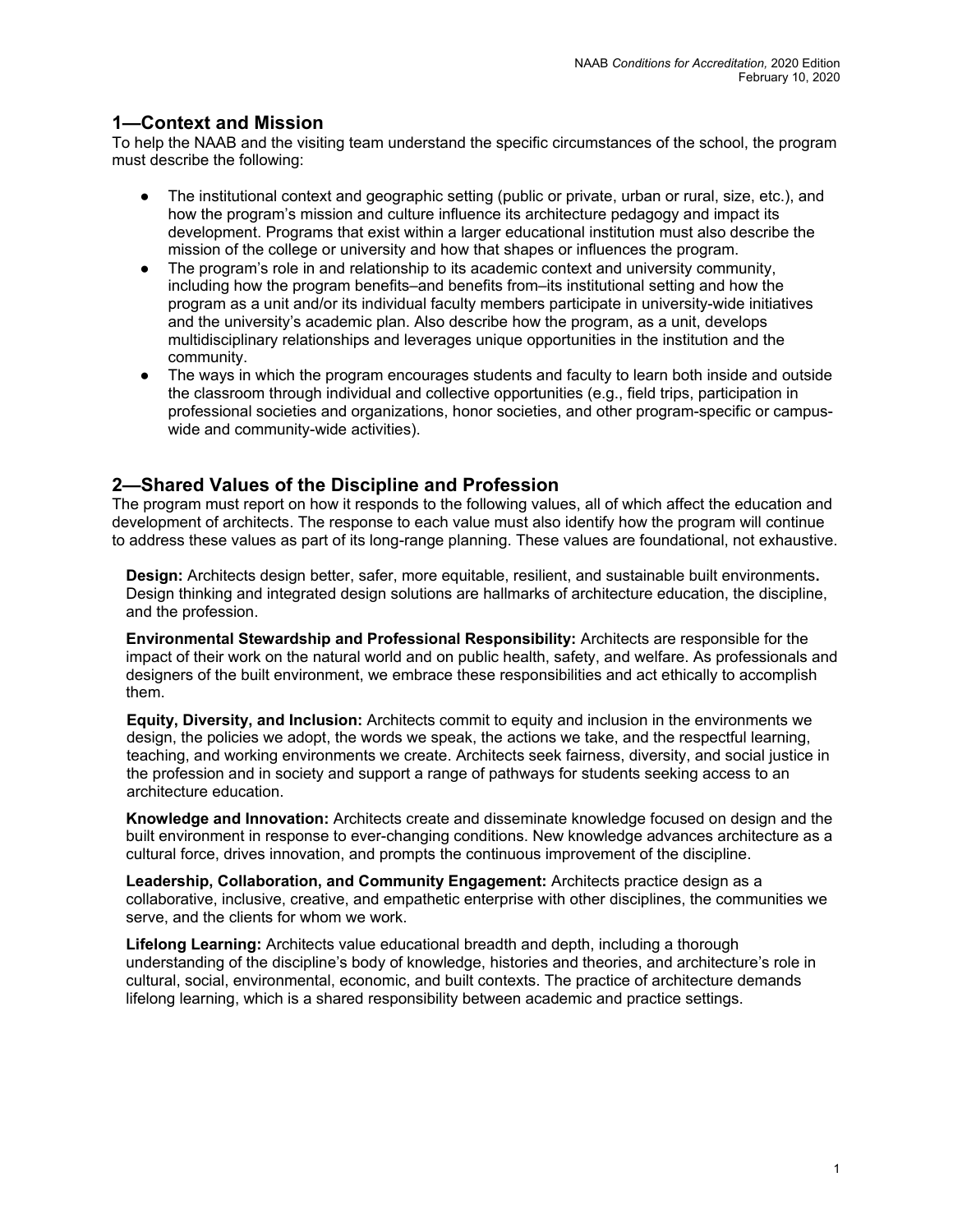# **3—Program and Student Criteria**

These criteria seek to evaluate the outcomes of architecture programs and student work within their unique institutional, regional, national, international, and professional contexts, while encouraging innovative approaches to architecture education and professional preparation.

#### **3.1 Program Criteria (PC)**

A program must demonstrate how its curriculum, structure, and other experiences address the following criteria.

**PC.1 Career Paths**—How the program ensures that students understand the paths to becoming licensed as an architect in the United States and the range of available career opportunities that utilize the discipline's skills and knowledge.

**PC.2 Design**—How the program instills in students the role of the design process in shaping the built environment and conveys the methods by which design processes integrate multiple factors, in different settings and scales of development, from buildings to cities.

**PC.3 Ecological Knowledge and Responsibility**—How the program instills in students a holistic understanding of the dynamic between built and natural environments, enabling future architects to mitigate climate change responsibly by leveraging ecological, advanced building performance, adaptation, and resilience principles in their work and advocacy activities.

**PC.4 History and Theory**—How the program ensures that students understand the histories and theories of architecture and urbanism, framed by diverse social, cultural, economic, and political forces, nationally and globally.

**PC.5 Research and Innovation**—How the program prepares students to engage and participate in architectural research to test and evaluate innovations in the field.

**PC.6 Leadership and Collaboration**—How the program ensures that students understand approaches to leadership in multidisciplinary teams, diverse stakeholder constituents, and dynamic physical and social contexts, and learn how to apply effective collaboration skills to solve complex problems.

**PC.7 Learning and Teaching Culture**—How the program fosters and ensures a positive and respectful environment that encourages optimism, respect, sharing, engagement, and innovation among its faculty, students, administration, and staff.

**PC.8 Social Equity and Inclusion**—How the program furthers and deepens students' understanding of diverse cultural and social contexts and helps them translate that understanding into built environments that equitably support and include people of different backgrounds, resources, and abilities.

**The following (from the** *2020 Procedures***, section 3.5.1) describes the types of evidence required for the assessment of PC:** 

*Primary Evidence for Program Criteria (PC). The program will submit the primary exhibits as evidence for PC to the visiting team in an electronic format 45 days before the visit.* 

*Program Criteria should be evaluated holistically relative to curricular and extracurricular offerings and the students' experience of them. The program must provide a narrative description of how the program achieves each criterion. The program must also provide evidence that each criterion is assessed by the program on a recurring basis, and must summarize the modifications made to its curricula and/or associated program structures and materials based on findings from these assessment activities since the previous review.* 

*Supporting Materials: The program must provide supporting materials demonstrating that its objectives have been accomplished. These may include policy documents, individual course materials (e.g., syllabi) as well as documentation of activities occurring outside specific courses.*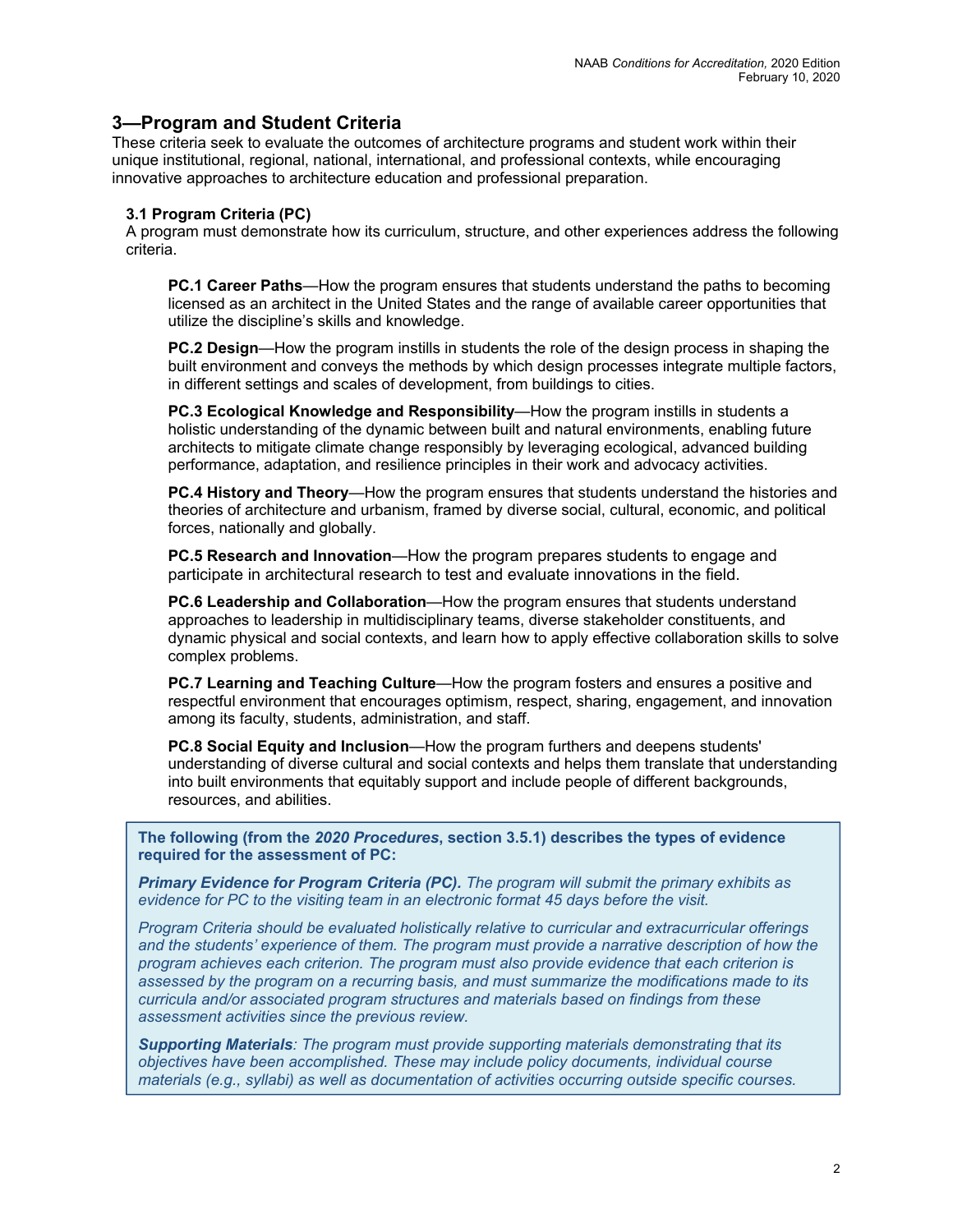#### **3.2 Student Criteria (SC): Student Learning Objectives and Outcomes**

A program must demonstrate how it addresses the following criteria through program curricula and other experiences, with an emphasis on the articulation of learning objectives and assessment.

**SC.1 Health, Safety, and Welfare in the Built Environment**—How the program ensures that students understand the impact of the built environment on human health, safety, and welfare at multiple scales, from buildings to cities.

**SC.2 Professional Practice**—How the program ensures that students understand professional ethics, the regulatory requirements, the fundamental business processes relevant to architecture practice in the United States, and the forces influencing change in these subjects.

**SC.3 Regulatory Context**—How the program ensures that students understand the fundamental principles of life safety, land use, and current laws and regulations that apply to buildings and sites in the United States, and the evaluative process architects use to comply with those laws and regulations as part of a project.

**SC.4 Technical Knowledge**—How the program ensures that students understand the established and emerging systems, technologies, and assemblies of building construction, and the methods and criteria architects use to assess those technologies against the design, economics, and performance objectives of projects.

**The following (from the** *2020 Procedures***, section 3.5.2) describes the types of evidence required for the assessment of SC.1 through SC.4:**

*Primary Evidence for Student Criteria (SC) SC.1 through SC.4. These criteria will be evaluated at the understanding level. The program will submit the primary exhibits as evidence for SC.1-4 to the visiting team in an electronic format 45 days before the visit. Programs must provide the following:* 

*Narrative: A narrative description of how the program achieves and evaluates each criterion.* 

*Self-Assessment: Evidence that each student learning outcome associated with these criteria is developed and assessed by the program on a recurring basis, with a summary of the modifications the program has made to its curricula and/or individual courses based on findings from its assessments since the previous review.* 

*Supporting Materials: Supporting materials demonstrating how the program accomplishes its objectives related to each criterion. Organize the supporting exhibits in the format specified by the NAAB and include the following for each course associated with the student learning outcome:* 

- a) *Course Syllabus. The syllabus must clearly articulate student learning outcome objectives for the course, the methods of assessment (e.g., tests, project assignments), and the relative weight of each assessment tool used by the instructor(s) to determine student performance.*
- b) *Course Schedule. The schedule must clearly articulate the topics covered in the class and the amount of time devoted to each course subtopic.*
- c) *Instructional Materials. The supporting materials must clearly illustrate the instructional materials used in the course. These may include a summary of required readings, lecture materials, field trips, workshop descriptions, and other materials used in the course to achieve the intended learning outcomes.*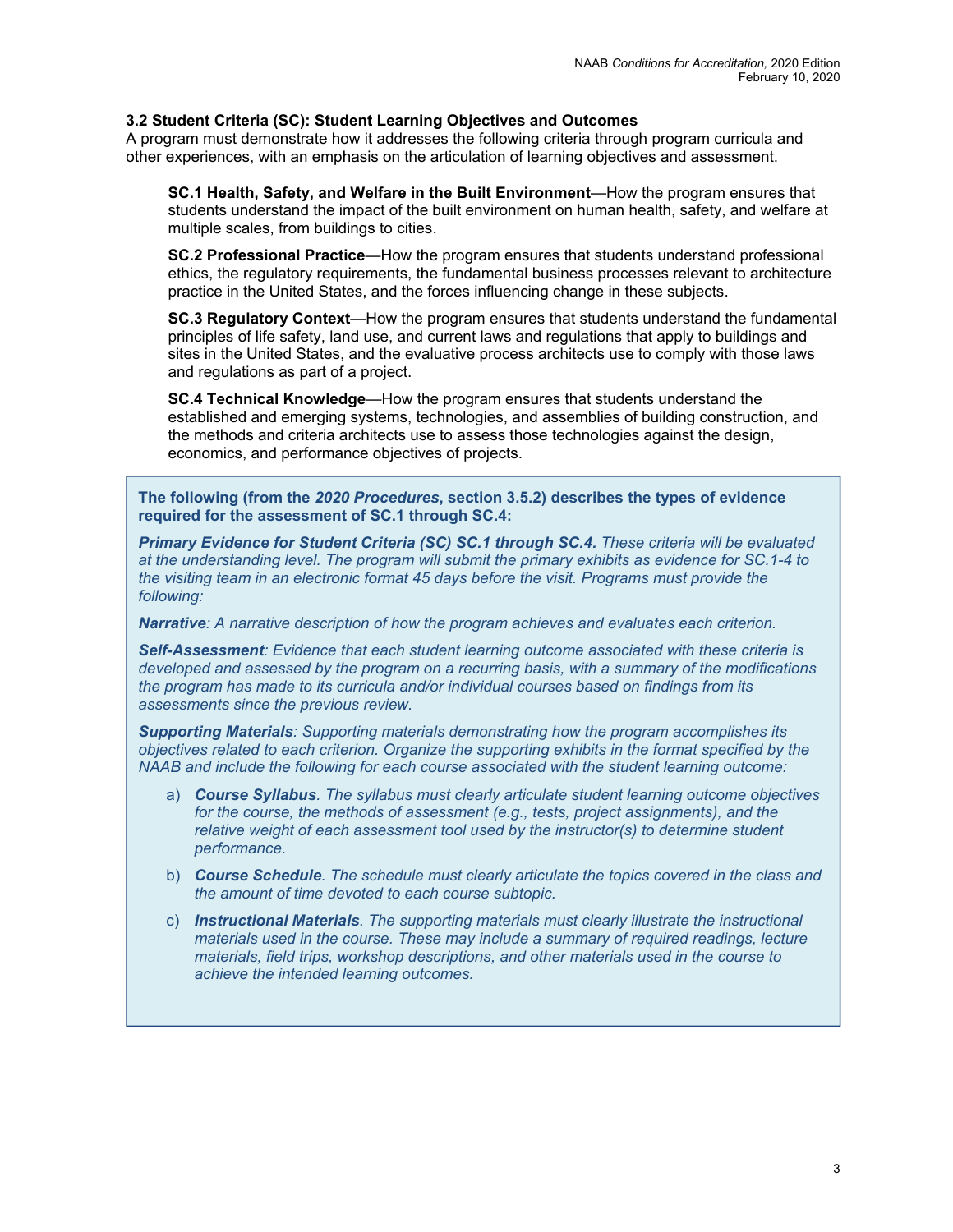**SC.5 Design Synthesis**—How the program ensures that students develop the ability to make design decisions within architectural projects while demonstrating synthesis of user requirements, regulatory requirements, site conditions, and accessible design, and consideration of the measurable environmental impacts of their design decisions.

**SC.6 Building Integration**—How the program ensures that students develop the ability to make design decisions within architectural projects while demonstrating integration of building envelope systems and assemblies, structural systems, environmental control systems, life safety systems, and the measurable outcomes of building performance.

**The following (from the** *2020 Procedures***, section 3.5.3) describes the types of evidence required for the assessment of SC.5 and SC.6:**

*Primary Evidence for SC.5 and SC.6. These criteria will be evaluated at the ability level. Programs may design their curricula to satisfy these criteria via a single course or a combination of courses. Evidence supplied for these required courses is provided in the team room and include fully labeled exhibits of student work from each course section. Programs must provide the following:* 

*Narrative: A narrative description of how the program achieves and evaluates each criterion.* 

*Self-Assessment: Evidence that each student learning outcome associated with these criteria is developed and assessed by the program on a recurring basis, with a summary of the modifications the program has made to its curricula and/or individual courses based on findings from its assessments since the previous review. If the program accomplishes these criteria in more than one course, it must demonstrate that it coordinates the assessment of these criteria across those courses.* 

*Supporting Materials: Supporting materials demonstrating how the program accomplishes its objectives related to each criterion. Organize the supporting exhibits in the format specified by the NAAB and include the following for each course associated with the student learning outcome:* 

- a) *Course Syllabus. The syllabus must clearly articulate student learning outcome objectives for the course, the methods of assessment (e.g., tests, project assignments), and the relative weight of each assessment tool used by the instructor(s) to determine student performance.*
- b) *Course Schedule. The schedule must clearly articulate the topics covered in the class and the amount of time devoted to each course subtopic.*
- c) *Instructional Materials. The exhibits must clearly illustrate the instructional materials used in the course. These may include a summary of required readings, lecture materials, field trips, workshop descriptions, and other materials used in the course to achieve the intended learning outcomes.*

*Student Work Examples: The program must collect all passing student work produced for the course(s) in which the learning outcomes associated with this criterion are achieved within one year*  before the visit, or the full academic cycle in which the courses are offered. The visiting team will *evaluate approximately 20 percent (no less than three, no more than thirty examples) of the student work collected in this time frame, selected by the NAAB at random before the visit. The program may self-select additional student work, up to 10 percent, for the visiting team to review.* 

*If several courses are used to satisfy the SC, the class lists from each course must be aligned so that a random selection process will collect the work of each student selected in all classes that are used to meet the SC. The student lists provided must comply with FERPA rules.*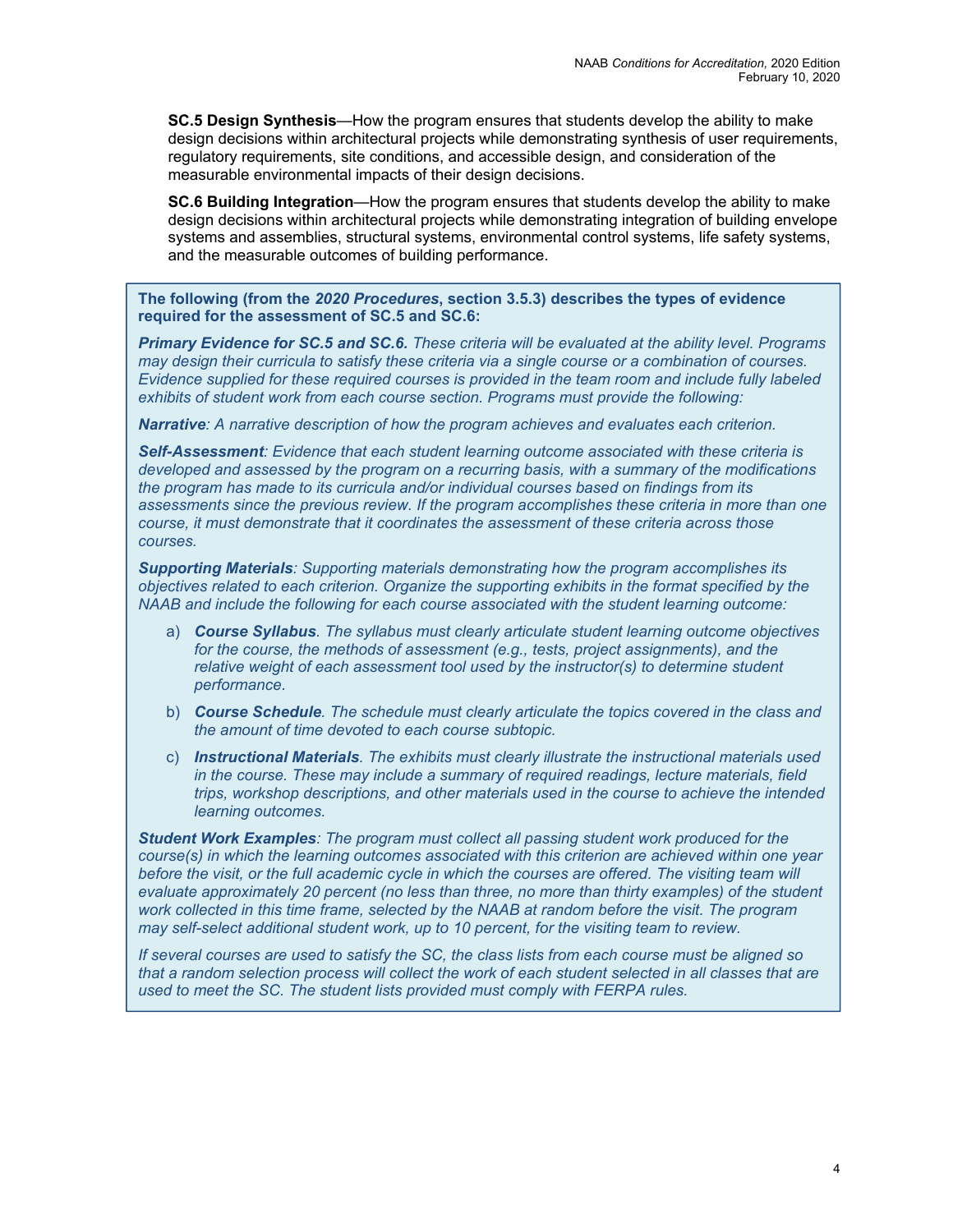# **4—Curricular Framework**

This condition addresses the institution's regional accreditation and the program's degree nomenclature, credit-hour and curricular requirements, and the process used to evaluate student preparatory work.

#### **4.1 Institutional Accreditation**

For the NAAB to accredit a professional degree program in architecture, the program must be, or be part of, an institution accredited by one of the following U.S. regional institutional accrediting agencies for higher education:

- Southern Association of Colleges and Schools Commission on Colleges (SACSCOC)
- Middle States Commission on Higher Education (MSCHE)
- New England Commission of Higher Education (NECHE)
- Higher Learning Commission (HLC)
- Northwest Commission on Colleges and Universities (NWCCU)
- WASC Senior College and University Commission (WSCUC)

#### **4.2 Professional Degrees and Curriculum**

The NAAB accredits professional degree programs with the following titles: the Bachelor of Architecture (B. Arch.), the Master of Architecture (M. Arch.), and the Doctor of Architecture (D. Arch.). The curricular requirements for awarding these degrees must include professional studies, general studies, and optional studies.

- 4.2.1 **Professional Studies**. Courses with architectural content required of all students in the NAAB-accredited program are the core of a professional degree program that leads to licensure. Knowledge from these courses is used to satisfy Condition 3—Program and Student Criteria. The degree program has the flexibility to add additional professional studies courses to address its mission or institutional context. In its documentation, the program must clearly indicate which professional courses are required for all students.
- 4.2.2 **General Studies**. An important component of architecture education, general studies provide basic knowledge and methodologies of the humanities, fine arts, mathematics, natural sciences, and social sciences. Programs must document how students earning an accredited degree achieve a broad, interdisciplinary understanding of human knowledge.

In most cases**,** the general studies requirement can be satisfied by the general education program of an institution's baccalaureate degree. Graduate programs must describe and document the criteria and process used to evaluate applicants' prior academic experience relative to this requirement. Programs accepting transfers from other institutions must document the criteria and process used to ensure that the general education requirement was covered at another institution.

4.2.3 **Optional Studies.** All professional degree programs must provide sufficient flexibility in the curriculum to allow students to develop additional expertise, either by taking additional courses offered in other academic units or departments, or by taking courses offered within the department offering the accredited program but outside the required professional studies curriculum. These courses may be configured in a variety of curricular structures, including elective offerings, concentrations, certificate programs, and minors.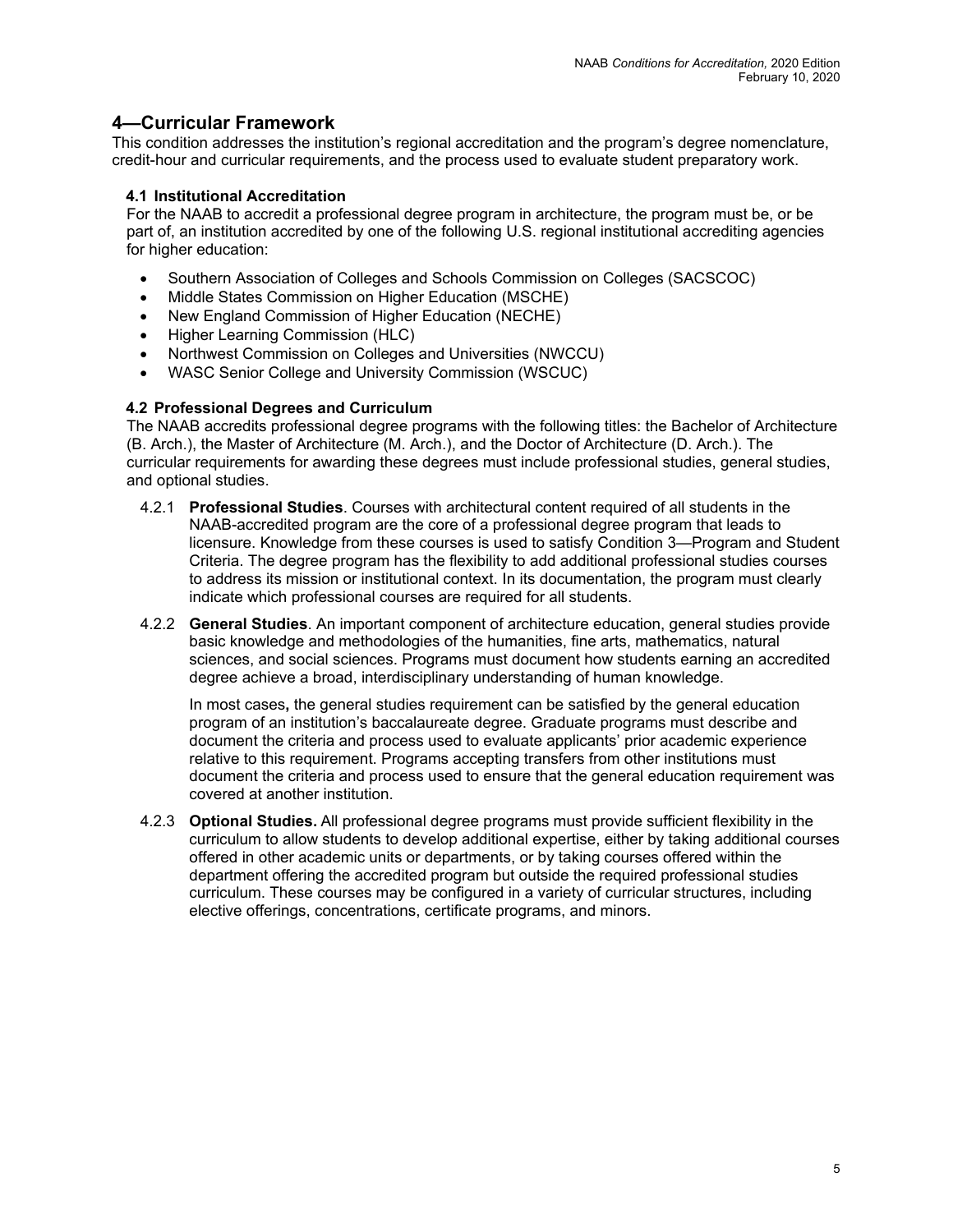NAAB-accredited professional degree programs have the exclusive right to use the B. Arch., M. Arch., and/or D. Arch. titles, which are recognized by the public as accredited degrees and therefore may not be used by non-accredited programs.

The number of credit hours for each degree is outlined below. All accredited programs must conform to minimum credit-hour requirements established by the institution's regional accreditor.

- 4.2.4 **Bachelor of Architecture.** The B. Arch. degree consists of a minimum of 150 semester credit hours, or the quarter-hour equivalent, in academic coursework in general studies, professional studies, and optional studies, all of which are delivered or accounted for (either by transfer or articulation) by the institution that will grant the degree. Programs must document the required professional studies courses (course numbers, titles, and credits), the elective professional studies courses (course numbers, titles, and credits), the required number of credits for general studies and for optional studies, and the total number of credits for the degree.
- 4.2.5 **Master of Architecture**. The M. Arch. degree consists of a minimum of 168 semester credit hours, or the quarter-hour equivalent, of combined undergraduate coursework and a minimum of 30 semester credits of graduate coursework. Programs must document the required professional studies classes (course numbers, titles, and credits), the elective professional studies classes (course numbers, titles, and credits), the required number of credits for general studies and for optional studies, and the total number of credits for both the undergraduate and graduate degrees.
- 4.2.6 **Doctor of Architecture**. The D. Arch. degree consists of a minimum of 210 credits, or the quarter-hour equivalent, of combined undergraduate and graduate coursework. The D. Arch. requires a minimum of 90 graduate-level semester credit hours, or the graduate-level 135 quarter-hour equivalent, in academic coursework in professional studies and optional studies. Programs must document, for both undergraduate and graduate degrees, the required professional studies classes (course numbers, titles, and credits), the elective professional studies classes (course numbers, titles, and credits), the required number of credits for general studies and for optional studies, and the total number of credits for the degree.

#### **4.3 Evaluation of Preparatory Education**

The NAAB recognizes that students transferring to an undergraduate accredited program or entering a graduate accredited program come from different types of programs and have different needs, aptitudes, and knowledge bases. In this condition, a program must demonstrate that it utilizes a thorough and equitable process to evaluate incoming students and that it documents the accreditation criteria it expects students to have met in their education experiences in non-accredited programs.

- 4.3.1 A program must document its process for evaluating a student's prior academic coursework related to satisfying NAAB accreditation criteria when it admits a student to the professional degree program.
- 4.3.2 In the event a program relies on the preparatory education experience to ensure that admitted students have met certain accreditation criteria, the program must demonstrate it has established standards for ensuring these accreditation criteria are met and for determining whether any gaps exist.
- 4.3.3 A program must demonstrate that it has clearly articulated the evaluation of baccalaureatedegree or associate-degree content in the admissions process, and that a candidate understands the evaluation process and its implications for the length of a professional degree program before accepting an offer of admission.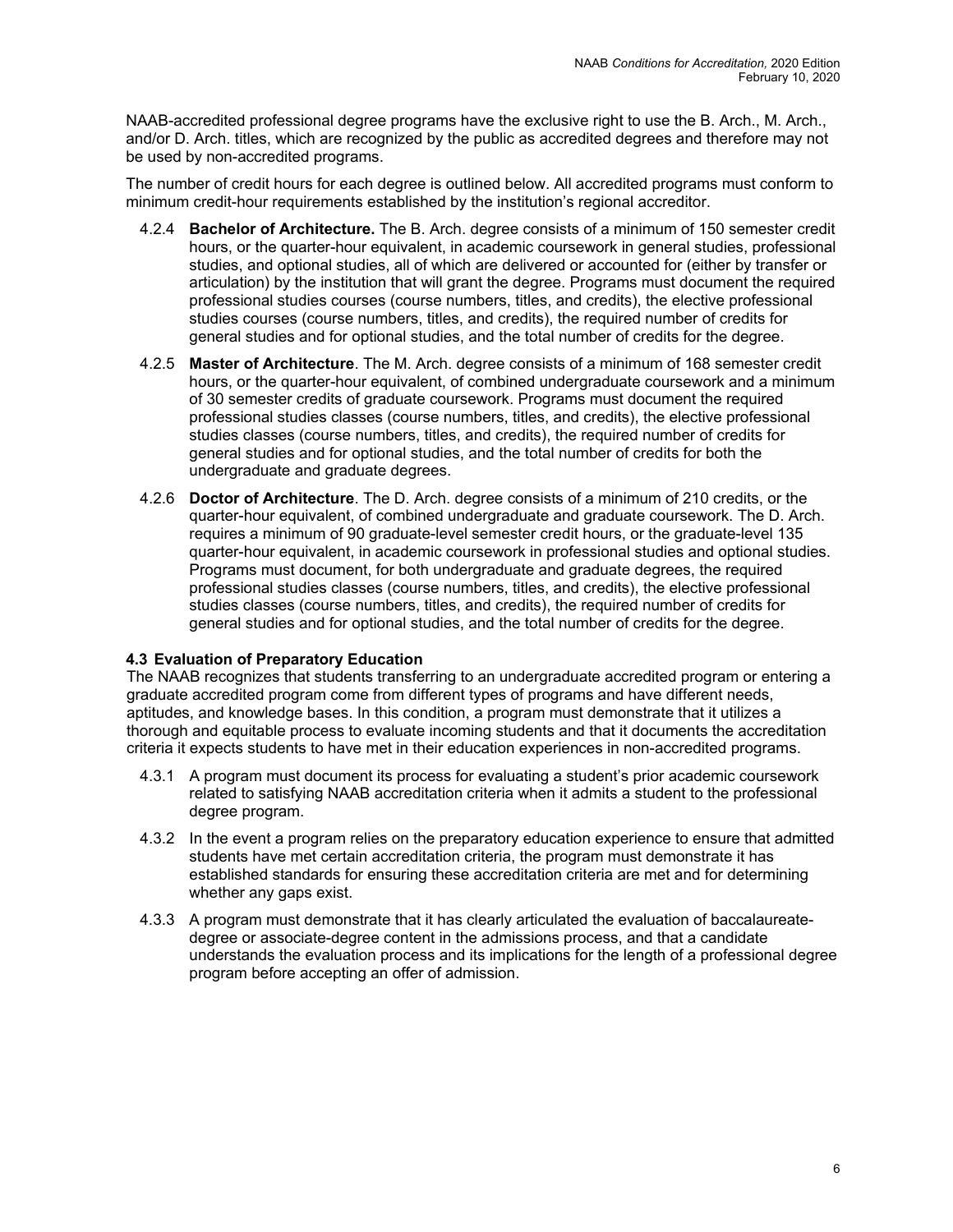# **5—Resources**

#### **5.1 Structure and Governance**

The program must describe the administrative and governance processes that provide for organizational continuity, clarity, and fairness and allow for improvement and change.

- 5.1.1 **Administrative Structure**: Describe the administrative structure and identify key personnel in the program and school, college, and institution.
- 5.1.2 **Governance**: Describe the role of faculty, staff, and students in both program and institutional governance structures and how these structures relate to the governance structures of the academic unit and the institution.

#### **5.2 Planning and Assessment**

The program must demonstrate that it has a planning process for continuous improvement that identifies:

- 5.2.1 The program's multiyear strategic objectives, including the requirement to meet the NAAB Conditions, as part of the larger institutional strategic planning and assessment efforts.
- 5.2.2 Key performance indicators used by the unit and the institution.
- 5.2.3 How well the program is progressing toward its mission and stated multiyear objectives.
- 5.2.4 Strengths, challenges, and opportunities faced by the program as it strives to continuously improve learning outcomes and opportunities.
- 5.2.5 Ongoing outside input from others, including practitioners.

The program must also demonstrate that it regularly uses the results of self-assessments to advise and encourage changes and adjustments that promote student and faculty success.

#### **5.3 Curricular Development**

The program must demonstrate a well-reasoned process for assessing its curriculum and making adjustments based on the outcome of the assessment. The program must identify:

- 5.3.1 The relationship between course assessment and curricular development, including NAAB program and student criteria.
- 5.3.2 The roles and responsibilities of the personnel and committees involved in setting curricular agendas and initiatives, including the curriculum committee, program coordinators, and department chairs or directors.

#### **5.4 Human Resources and Human Resource Development**

The program must demonstrate that it has appropriate and adequately funded human resources to support student learning and achievement. Human resources include full- and part-time instructional faculty, administrative leadership, and technical, administrative, and other support staff. The program must:

- 5.4.1 Demonstrate that it balances the workloads of all faculty in a way that promotes student and faculty achievement.
- 5.4.2 Demonstrate that it has an Architect Licensing Advisor who is actively performing the duties defined in the NCARB position description. These duties include attending the biannual NCARB Licensing Advisor Summit and/or other training opportunities to stay up-to-date on the requirements for licensure and ensure that students have resources to make informed decisions on their path to licensure.
- 5.4.3 Demonstrate that faculty and staff have opportunities to pursue professional development that contributes to program improvement.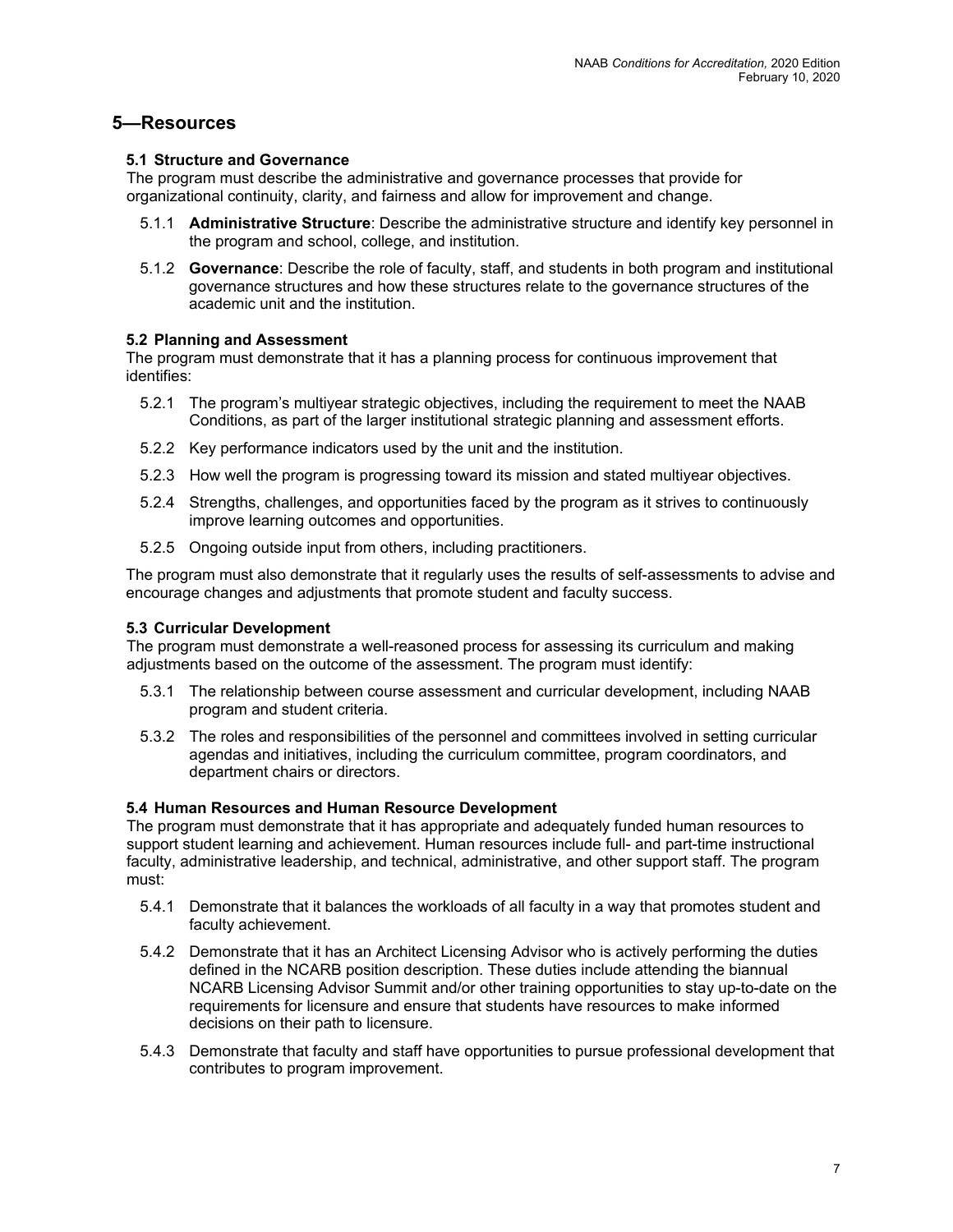5.4.4 Describe the support services available to students in the program, including but not limited to academic and personal advising, mental well-being, career guidance, internship, and job placement.

#### **5.5 Social Equity, Diversity, and Inclusion**

The program must demonstrate its commitment to diversity and inclusion among current and prospective faculty, staff, and students. The program must:

- 5.5.1 Describe how this commitment is reflected in the distribution of its human, physical, and financial resources.
- 5.5.2 Describe its plan for maintaining or increasing the diversity of its faculty and staff since the last accreditation cycle, how it has implemented the plan, and what it intends to do during the next accreditation cycle. Also, compare the program's faculty and staff demographics with that of the program's students and other benchmarks the program deems relevant.
- 5.5.3 Describe its plan for maintaining or increasing the diversity of its students since the last accreditation cycle, how it has implemented the plan, and what it intends to do during the next accreditation cycle. Also, compare the program's student demographics with that of the institution and other benchmarks the program deems relevant.
- 5.5.4 Document what institutional, college, or program policies are in place to further Equal Employment Opportunity/Affirmative Action (EEO/AA), as well as any other social equity, diversity, and inclusion initiatives at the program, college, or institutional level.
- 5.5.5 Describe the resources and procedures in place to provide adaptive environments and effective strategies to support faculty, staff, and students with different physical and/or mental abilities.

#### **5.6 Physical Resources**

The program must describe its physical resources and demonstrate how they safely and equitably support the program's pedagogical approach and student and faculty achievement. Physical resources include but are not limited to the following:

- 5.6.1 Space to support and encourage studio-based learning.
- 5.6.2 Space to support and encourage didactic and interactive learning, including lecture halls, seminar spaces, small group study rooms, labs, shops, and equipment.
- 5.6.3 Space to support and encourage the full range of faculty roles and responsibilities, including preparation for teaching, research, mentoring, and student advising.
- 5.6.4 Resources to support all learning formats and pedagogies in use by the program.

If the program's pedagogy does not require some or all of the above physical resources, the program must describe the effect (if any) that online, off-site, or hybrid formats have on digital and physical resources.

#### **5.7 Financial Resources**

The program must demonstrate that it has the appropriate institutional support and financial resources to support student learning and achievement during the next term of accreditation.

#### **5.8 Information Resources**

The program must demonstrate that all students, faculty, and staff have convenient and equitable access to architecture literature and information, as well as appropriate visual and digital resources that support professional education in architecture.

Further, the program must demonstrate that all students, faculty, and staff have access to architecture librarians and visual resource professionals who provide discipline-relevant information services that support teaching and research.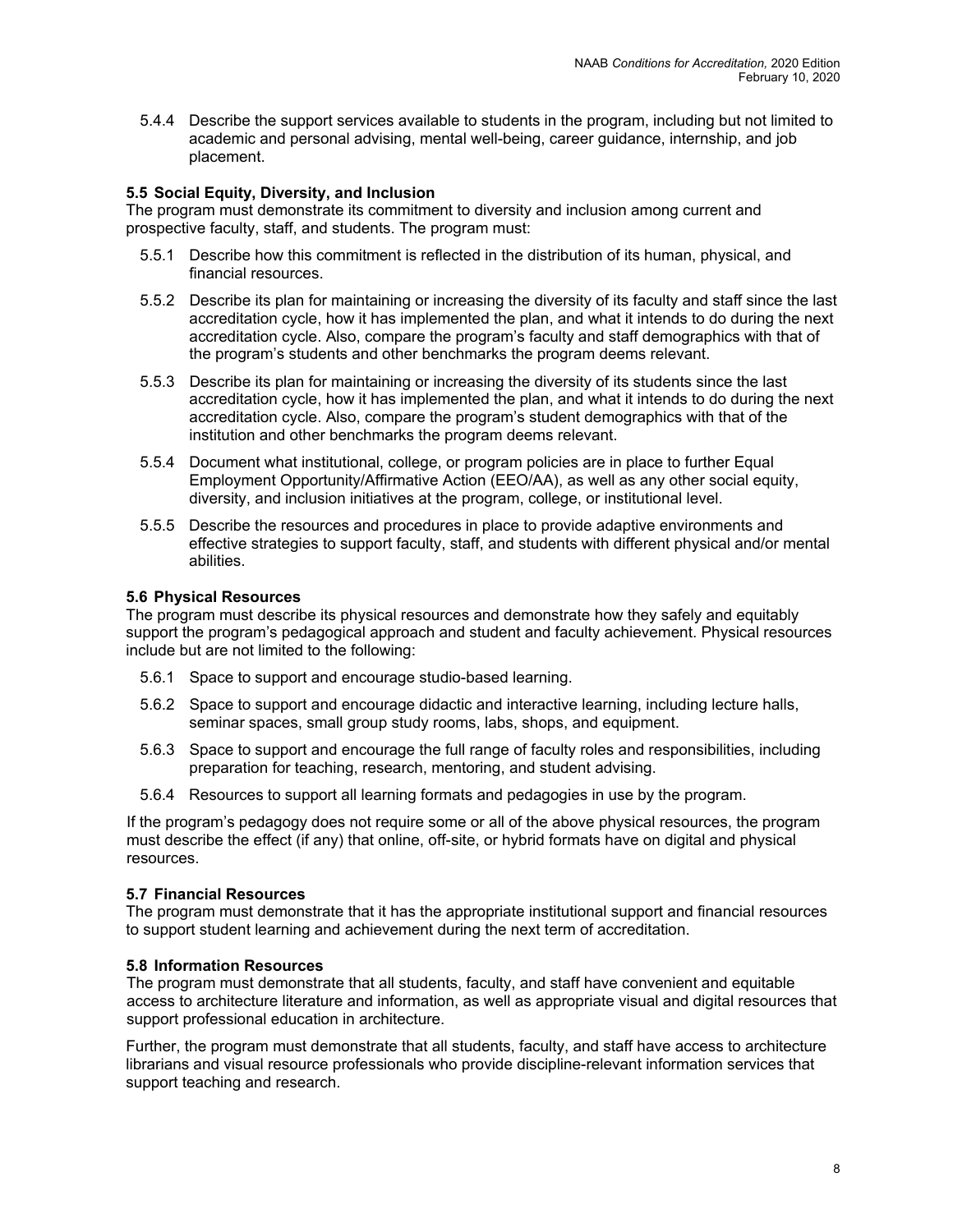# **6—Public Information**

The NAAB expects accredited degree programs to provide information to the public about accreditation activities and the relationship between the program and the NAAB, admissions and advising, and career information, as well as accurate public information about accredited and non-accredited architecture programs. The NAAB expects programs to be transparent and accountable in the information provided to students, faculty, and the public. As a result, all NAAB-accredited programs are required to ensure that the following information is posted online and is easily available to the public.

### **6.1 Statement on NAAB-Accredited Degrees**

All institutions offering a NAAB-accredited degree program or any candidacy program must include the *exact language* found in the NAAB *Conditions for Accreditation, 2020 Edition*, Appendix 2, in catalogs and promotional media, including the program's website.

#### **6.2 Access to NAAB Conditions and Procedures**

The program must make the following documents available to all students, faculty, and the public, via the program's website:

- a) *Conditions for Accreditation, 2020 Edition*
- b) *Conditions for Accreditation* in effect at the time of the last visit (2009 or 2014, depending on the date of the last visit)
- c) *Procedures for Accreditation, 2020 Edition*
- d) *Procedures for Accreditation* in effect at the time of the last visit (2012 or 2015, depending on the date of the last visit)

#### **6.3 Access to Career Development Information**

The program must demonstrate that students and graduates have access to career development and placement services that help them develop, evaluate, and implement career, education, and employment plans.

#### **6.4 Public Access to Accreditation Reports and Related Documents**

To promote transparency in the process of accreditation in architecture education, the program must make the following documents available to all students, faculty, and the public, via the program's website:

- a) All Interim Progress Reports and narratives of Program Annual Reports submitted since the last team visit
- b) All NAAB responses to any Plan to Correct and any NAAB responses to the Program Annual Reports since the last team visit
- c) The most recent decision letter from the NAAB
- d) The Architecture Program Report submitted for the last visit
- e) The final edition of the most recent Visiting Team Report, including attachments and addenda
- f) The program's optional response to the Visiting Team Report
- g) Plan to Correct (if applicable)
- h) NCARB ARE pass rates
- i) Statements and/or policies on learning and teaching culture
- j) Statements and/or policies on diversity, equity, and inclusion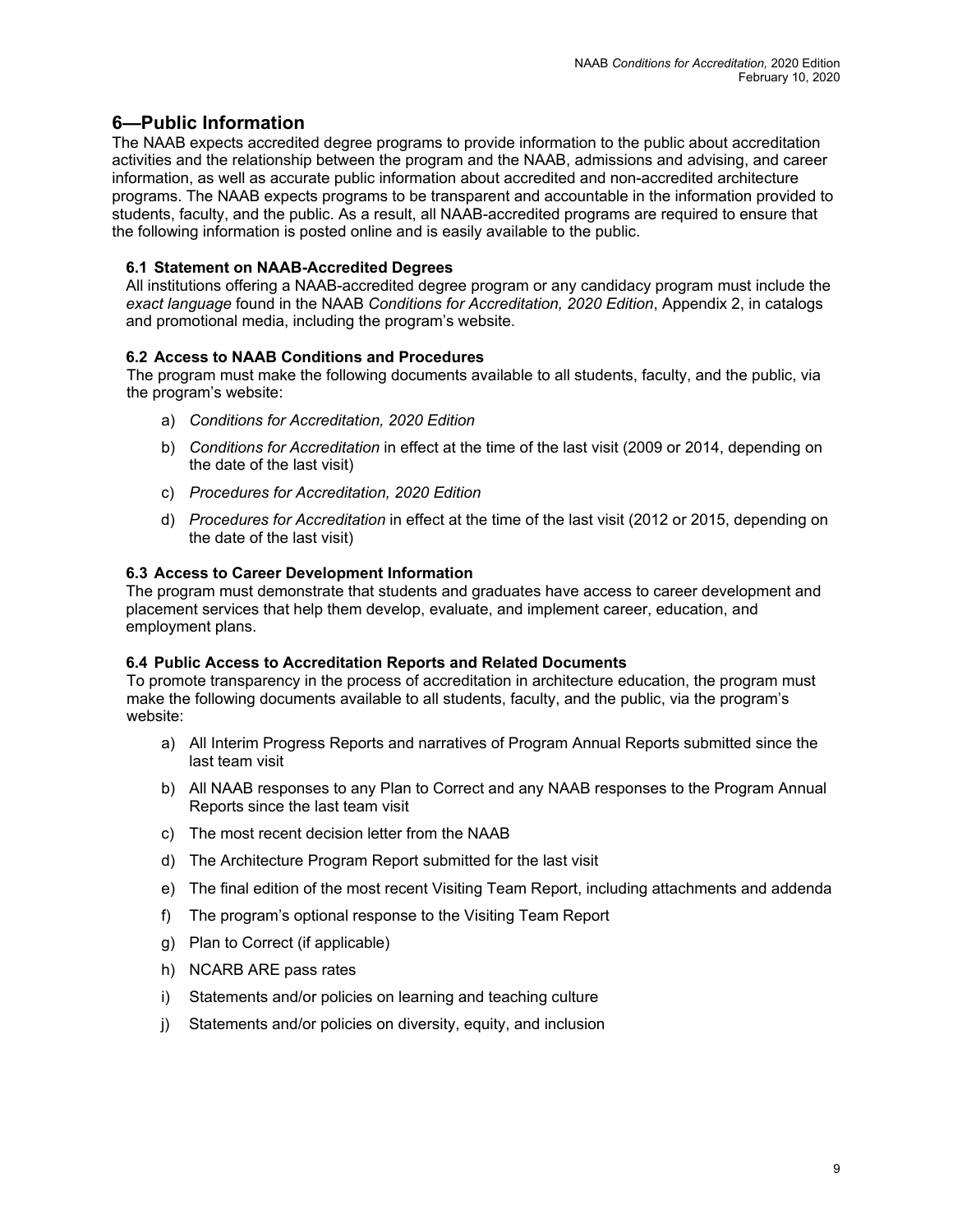#### **6.5 Admissions and Advising**

The program must publicly document all policies and procedures that govern the evaluation of applicants for admission to the accredited program. These procedures must include first-time, first-year students as well as transfers from within and outside the institution. This documentation must include the following:

- a) Application forms and instructions
- b) Admissions requirements; admissions-decisions procedures, including policies and processes for evaluation of transcripts and portfolios (when required); and decisions regarding remediation and advanced standing
- c) Forms and a description of the process for evaluating the content of a non-accredited degrees
- d) Requirements and forms for applying for financial aid and scholarships
- e) Explanation of how student diversity goals affect admission procedures

#### **6.6 Student Financial Information**

- 6.6.1 The program must demonstrate that students have access to current resources and advice for making decisions about financial aid.
- 6.6.2 The program must demonstrate that students have access to an initial estimate for all tuition, fees, books, general supplies, and specialized materials that may be required during the full course of study for completing the NAAB-accredited degree program.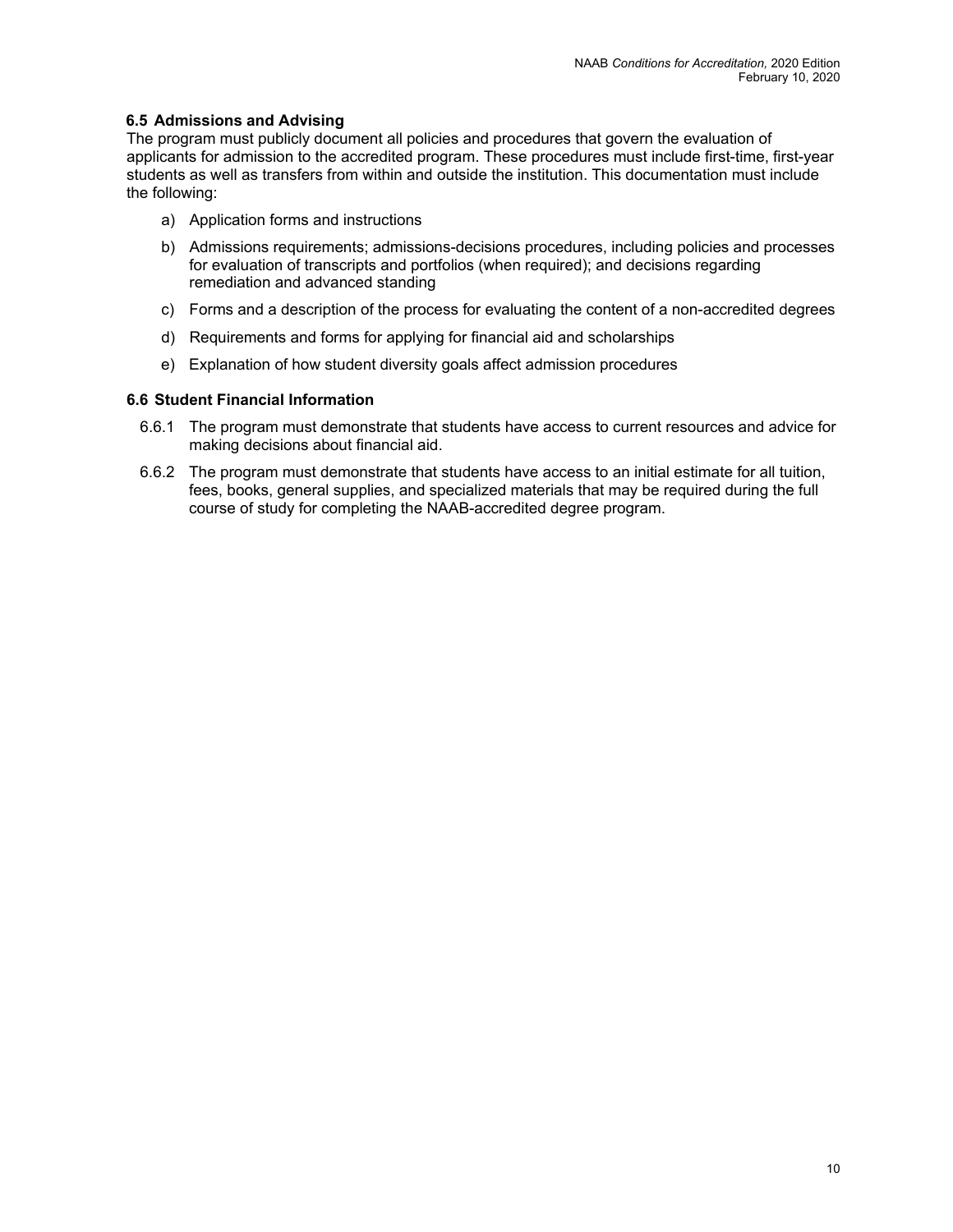# **Appendix 1—Statement on Changes to the NAAB** *Conditions* **and** *Procedures for Accreditation*

Changes to the *Conditions for Accreditation* and the *Procedures for Accreditation* are outlined in Section 6.2 of the NAAB Policy Manual. That section is referenced below for information:

#### **Section 6.2 Changes to the NAAB** *Conditions* **and** *Procedures*

The NAAB's *Conditions* and *Procedure* have been revised several times over the years. These revisions reflect the NAAB's commitment to continuous improvement by allowing programs the flexibility to adapt to a dynamic context. The three review types are:

- 1. Annually: The NAAB *Conditions* and *Procedures* are reviewed annually by the NAAB's Assessment and Evaluation Committee for *nonsubstantive* changes that do not modify the prior meaning of a criterion and are normally intended to improve clarity, structural consistency, format, or grammar and syntax. The A+E Committee shall propose changes to the NAAB board for approval. *Nonsubstantive* revisions approved for implementation will be included in the *Conditions* or *Procedures* for the next visit cycle.
- 2. Periodically: The NAAB *Conditions* and *Procedures* are reviewed periodically by the A+E Committee for *substantive* changes. S*ubstantive* changes are defined as the addition of a new criterion or a revision to an existing criterion that modifies its prior meaning. For *substantive* changes, the A+E Committee shall recommend a suitable review and comment period and an appropriate implementation plan to be approved by the NAAB board. Final approval of any substantive change rests with the NAAB board.
- 3. Accreditation Review Forum: Every eight years, the NAAB Board of Directors will invite its collateral partners (ACSA, AIA, AIAS, and NCARB) to participate in a process of assessment, research, analysis, and review of the current *Conditions* and *Procedures*. The process will be designed to engage participants in substantive conversations on the future of architecture education in order to identify changes in the *Conditions* and *Procedures* that will promote excellence and innovation in architecture education.